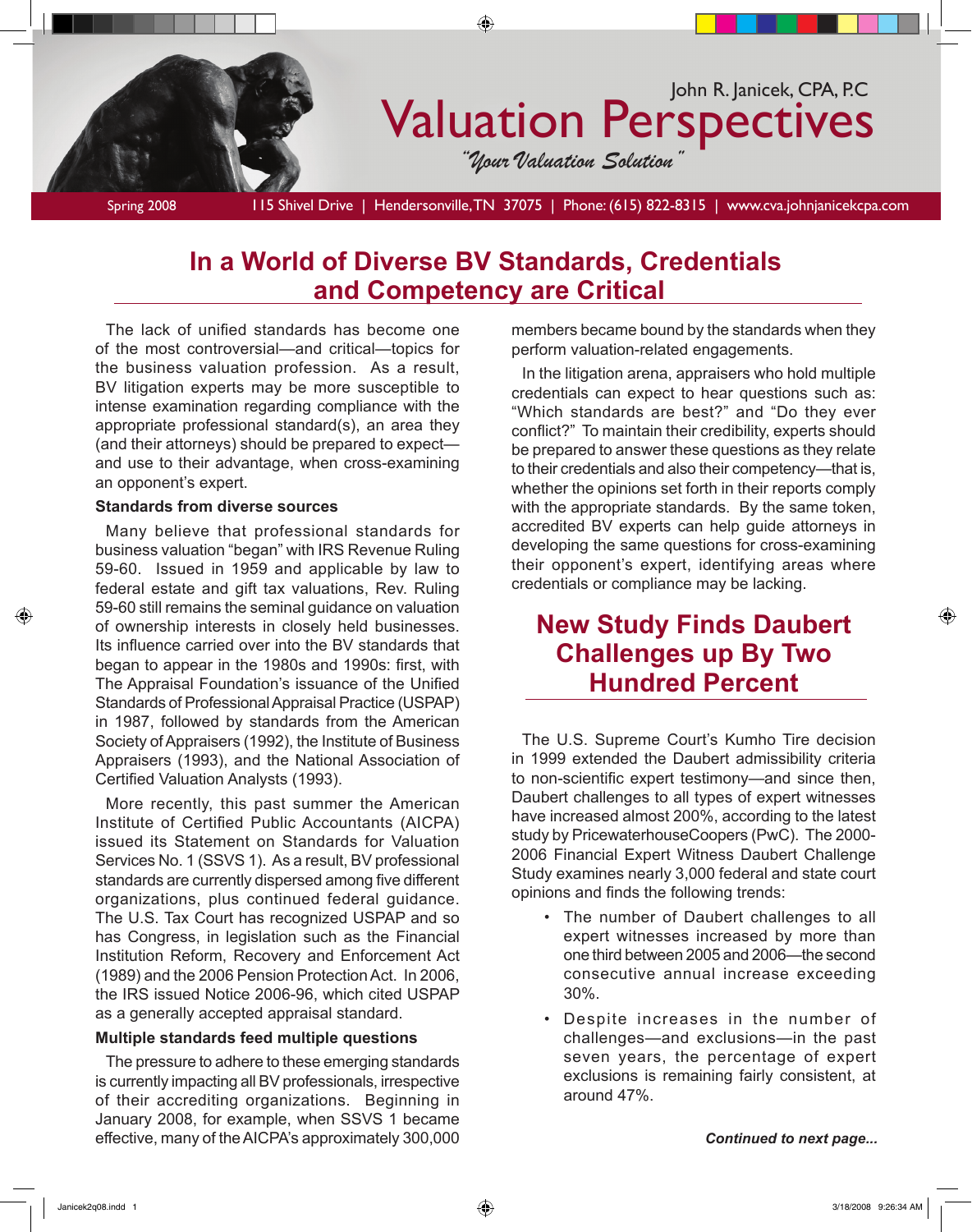- Approximately 519 Daubert challenges targeted financial experts; of these, 106 took place in 2006—an increase of 14% over 2005.
- Of the 519 challenges to financial experts, 30% were completely excluded, 18% were partially excluded, and 49% were admitted.
- Five federal circuits (2nd, 3rd, 5th, 6th, and 7th) together heard 60% of all financial expert challenges. In the 9th Circuit, 68% of expert testimony was excluded in whole or in part, compared to only 24% in the 1st Circuit.
- Although plaintiffs' experts are the most frequent targets, once defendants' experts are challenged, exclusions are in equal proportion (47% plaintiffs vs. 48% defendants).
- Economists, accountants, and statisticians comprise 50% of all challenges—but they also survive Daubert attacks more successfully than other financial experts.

The most common cause of a financial expert's exclusion was a lack of reliability, followed by a finding of lack of relevance and an expert's lack of qualifications, according to the study. Further, flaws in a financial expert's methodology or misuse of accepted financial or economic methods also frequently lead to exclusion. Less common was a "maverick" use of novel or untested methods. In the business valuation arena, failure to consider a discounted cash flow (DCF) analysis was the basis for expert exclusion in three notable cases, most recently in In re Med Diversified bankruptcy (2005) and Celebrity Cruise Inc. v. Essef Corp. (2006).

To access the free Daubert study from the PwC website, go to: *http://www.pwc.com/extweb/pwcpublications. nsf/docid/b5b7c01ed69db8598525732f0075615b.*

# **Recent Daubert Case Emphasizes Correct Measure of Damages**

### **Dering v. Service Experts Alliance, LLC, 2007 US Dist. LEXIS 89972 (December 6, 2007)**

In a suit over the purchase and sale of their heating and air conditioning business, plaintiffs presented expert testimony to support their breach of contract claims. In particular, the plaintiffs' expert calculated: 1) the lost profits of the air conditioning business; 2) the amount of the defendants' unjust enrichment; 3) the diminution of the business' value; and 4) the

amount of punitive damages.

♠

In reaching his lost profits figure, the expert first projected the defendants' service revenue based on historical growth. He then deducted this figure from their actual service revenues to arrive at the plaintiffs' projected service revenues. Multiplying this figure by "the percentage of revenue that becomes income," he arrived at lost profits of \$353,000. He calculated lost profits in this manner for a ten-year period, and reduced the total amount to present value for a final lost profits figure of \$1.93 million.

The unjust enrichment figure was even more significant: \$2.65 million. This was projected over a period of ten years and again reduced to present value. Defendants challenged his opinions under Rule 702 of the Federal Rules of Evidence (FRE) and the applicable Daubert standard.

#### **Discovery failures trump Daubert**

While noting that his "methods [were] reliable and his opinions relevant," the U.S. District Court (N.D. Ga.) did not have to directly address the expert's methodology, due to defendants' failure to provide plaintiffs with "any information that might [have aided the expert] in calculating the percentage of business revenue" that plaintiffs' business would have captured absent the defendants' wrongful conduct. Because their failure to provide information made a definitive calculation "impossible…[the defendants] cannot now complain that this supposed deficiency renders [the expert's] calculations inadmissible."

The court did, however, give closer scrutiny to the appropriate measure of damages. The expert compared the value of plaintiffs' business at the time of trial (the "as is" value) to the value the business would have had absent defendants' wrongful acts (the "but for" value). This diminution translated to the business losing net income of \$143,000. Using a summary of actual and projected net income amounts, the expert concluded a total lost business value of \$1.8 million.

#### **Correct measure of damages is critical**

While plaintiffs argued that, under applicable law, the "but for" method of calculating damages was correct, the district court disagreed. "Under Georgia law, the measure of damages for a diminution in the value of a business is the difference in the market value of the business before and after the occurrence of the injury." The court excluded the expert's testimony on diminution of value, as it did his opinions on punitive damages. "The amount of punitive damages is to be determined by the enlightened conscience of an impartial jury," the court held, and an expert opinion on these would invade the jury's "sacrosanct role."

⊕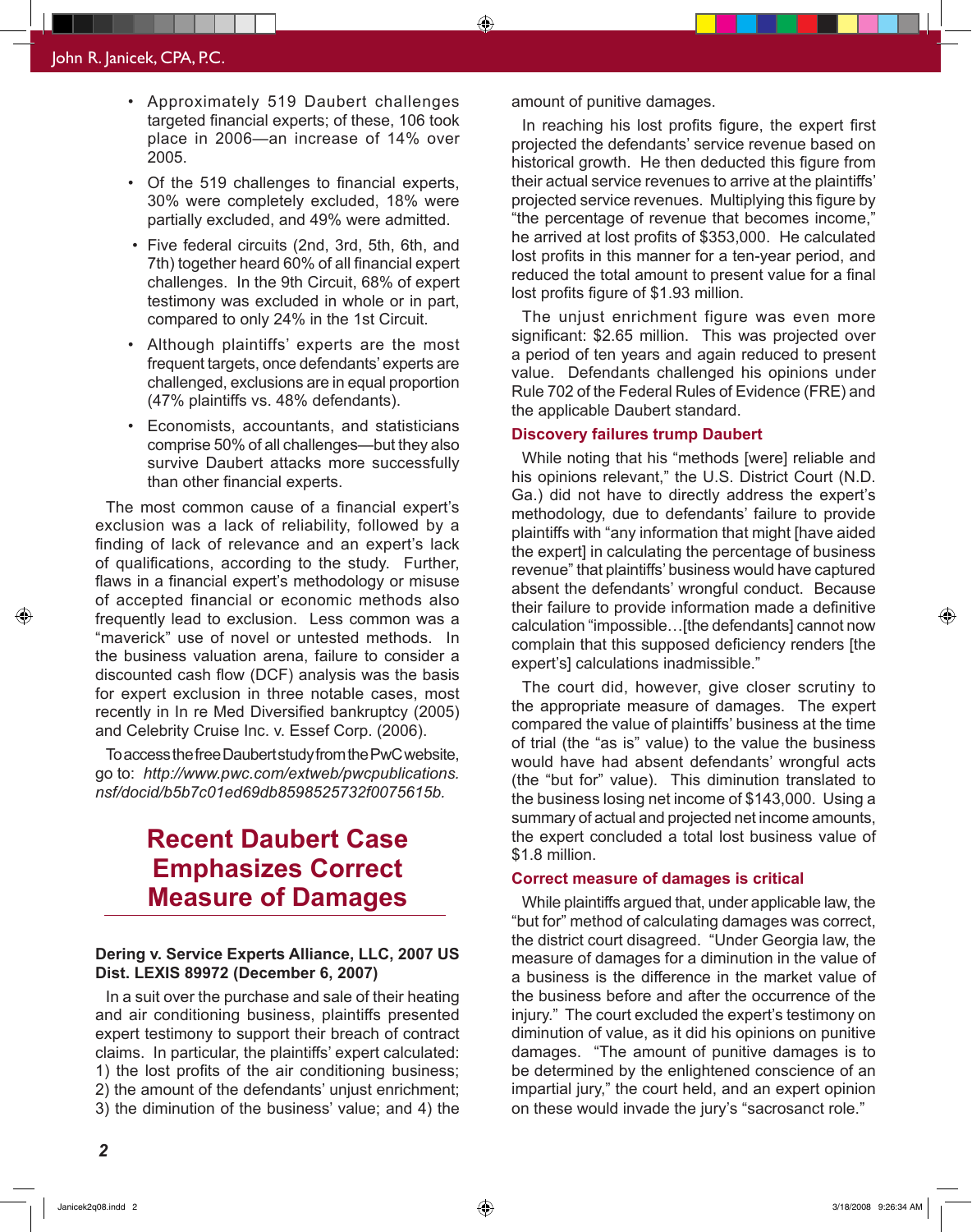# **Valuation Experts Required To Have Clear Credentials, Experience, and Methods**

### **Rosvold v. LSM Systems Engineering, Inc., 2007 U.S. Dist. LEXIS 82061 (November 6, 2007)**

A graduate degree from one of the top business schools in the country may not be enough to qualify an expert to testify in business valuation. To support his breach of contract claim, the plaintiff in this case proposed a well-educated business executive to testify regarding the value of a 6% corporate interest. In a pre-trial Daubert hearing, the U.S. District Court (E.D. Michigan) assessed the expert's level of "knowledge, skill, experience, training, or education" under Rule 702 of the Federal Rules of Evidence.

*"Other than his personal experience of 'acquiring several companies' and having earned his… master's degree from the Wharton School of Business at the University of Pennsylvania…, [the expert's] resume fails to incorporate any professional experience in valuation analysis."*

Further, the expert was not enrolled or active in any of the "recognized organizations or institutions that establish the standards or rules to which their members must adhere when preparing a business valuation." While not dispositive, the expert acknowledged that this was the first time he'd been asked to provide testimony in litigation. He also admitted that he had not written any articles or books relating to the challenged subject matter. More importantly, the methodology the expert used in his report was not clear, and the court excluded his testimony under Rule 702 for failing to be "the product of reliable principles and methods."

# **Lost Profits Evidence Turns on Key Expert Assumptions**

### **Mood v. Kronos Products, Inc., 2007 Tex. App. LEXIS 9243 (November 28, 2007)**

After eleven years in business together, both parties in this case breached material portions of their exclusive distribution agreement. Defendant Kronos terminated the agreement without adhering to the sixty-day notice provision, and sued to recover a past due amount on the plaintiff's (Mood's) account in excess of \$188,000. The plaintiff counterclaimed for lost profits resulting from the defendant's unauthorized sale to one of its customers and for damages arising from breach of the notice requirement.

◈

At trial, plaintiff presented no direct expert testimony on the first of his claims. Rather, he presented: 1) invoices from the defendant over a period of nearly two years; 2) plaintiff's average gross annual sales to the customer that the defendant began to deal with directly; 3) a general assertion that plaintiff's "usual" profit margin was 20%; and 4) an expert witness's assertion that about 80% of plaintiff's sales were from defendant's brand of products.

The plaintiff did present an expert to calculate damages for breach of the notice provision. His expert attempted to predict lost profits over the course of ten years, 2004-2014, using a "discrete revenue forecast" based on recent years' net income and applying a 17% discount rate. His calculations showed total lost profits of \$1.1 million.

The jury awarded the plaintiff damages totaling approximately \$580,000, \$30,000 of which was for lost profits. On reconsideration, however, the trial court vacated the jury's awards and entered a "take nothing" verdict, and the plaintiff appealed.

#### **Assumptions must be correct**

On review, the appellate court ratified the trial court's decision. In particular, evidence of the defendant's gross sales to the one customer provided insufficient evidence of lost profits, as they did not clearly indicate that the defendant was selling the same product at the same volume or pricing scale as the plaintiff. The reliance on gross sales was equally misplaced, as that figure came up during a hypothetical statement by counsel at trial, and was "no evidence" of actual sales. Likewise, general statements that the company operated on a 20% gross profit margin and that 80% of its overall sales came from one product lacked sufficient factual basis.

Further, in calculating damages for breach of the notice provision, plaintiff's expert based his analysis on historical financial data and sales figures during the distributorship period. However:

*"It did not differentiate between profits lost as [defendant's] sole distributor in the exclusive territory during the sixty-day notice period (direct damages) and those lost from other contracts or damaged business relationships (consequential damages)."*

Instead, the expert simply assumed that business would continue for the next ten years; he didn't limit his calculations to lost profits resulting from

*Continued to next page...*

⊕